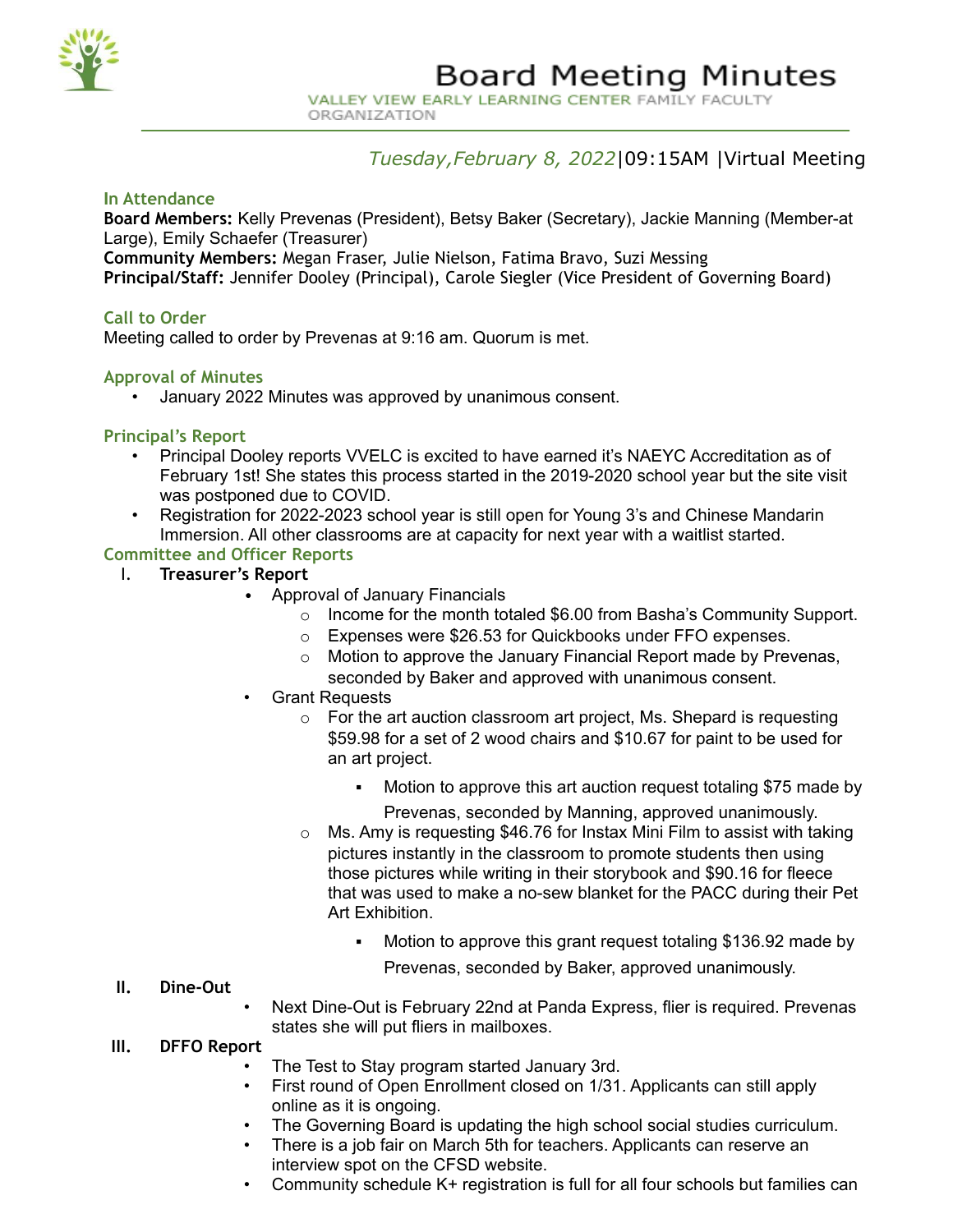still apply for a waitlist.

- Next meeting is March 3rd where VVELC is the host.
- **IV. Book Fair**
- Manning states spring book fair is the week of March 14th. The theme is "Reading is Magic."
- She brought up if there should be cash payments at this book fair. There was some discussion with the consensus being not many people paid with cash at the last book fair.

# **V. Community Service Project**

- Baker states community service drive will be Monday 3/14 through Friday 3/18. The drive will be collecting new pajamas and books for the Angel Heart Pajama Project. Pajamas need to be new, complete sets that are flame retardant and sizes needed are 0 months to children's XXL.
- Items can be dropped off at the boxes located by the FFO table. If you have any large boxes to donate please let Baker know.
- Baker reports the donations will be picked up by Stacie at Angel Heart Pajama Project on Monday, March 28th at 9:30 AM after spring break.

#### **VI. CFSD Foundation**

• Nielson states Teacher of the Year winners have been announced and details to come on a celebration.

## **VII. Art Auction**

- Fraser reports after the parent survey they will be moving forward with a modified event that will take place at drop off/pick up in the VVELC hallways.
- There will be classroom art projects. Teachers deadline to sign up is Feb 18th with the projects completed by 3/18. Teachers have \$75 from the FFO to use for this project.
- There will be themed classroom baskets. Room parents have been sent out sign ups to pass along to the classes. These were also posted to Bloomz. Items are needed by 3/18.
- Fraser presented a draft budget for the event with expenses projected \$2100 (Class projects \$900, Basket materials \$500, Printing/Advertising \$250, Decor \$150 and Auctria \$300) and income projected of \$9500 (Sponsorship \$2000, 50/50 Raffle \$200, Classroom Art Projects \$1500, Baskets \$1800,Silent Auction \$3700, Raffle Items \$300).
- Nielson reports she is working on sponsorship and silent auction items. She states she has two sponsors confirmed and 15 items donated to date. The silent auction committee is meeting this Thursday virtually.
- Fraser reports they are thinking of using an online program for the silent auction called Auctria. She states it is free for the first 250 bidders and then increases \$300 for accommodating 750 bidders. After some discussion, there was a general consensus to move forward with the free version and upgrade if needed.
- Fraser reports they are looking for someone to take photos of the baskets and silent auction items. Please contact Megan Fraser if you would like to help with this.

## **Unfinished Business**

## **I. Board Positions 2022-2023**

• Prevenas states board positions are open for next year including President, Vice President and Treasurer. If you are interested please contact Prevenas, the FFO or Principal Dooley. These board members are voted in at April's meeting.

#### **New Business**

#### **I. Engraved Bricks**

- Prevenas reports she contacted the company who previously installed the engraved bricks and the cost has increased since last year by \$5/brick with a minimum of 13 bricks. After some discussion, there was a general consensus to increase the price of purchasing an engraved brick by \$5 to cover this cost.
- Prevenas states she will post to Bloomz next week about bricks with hope of